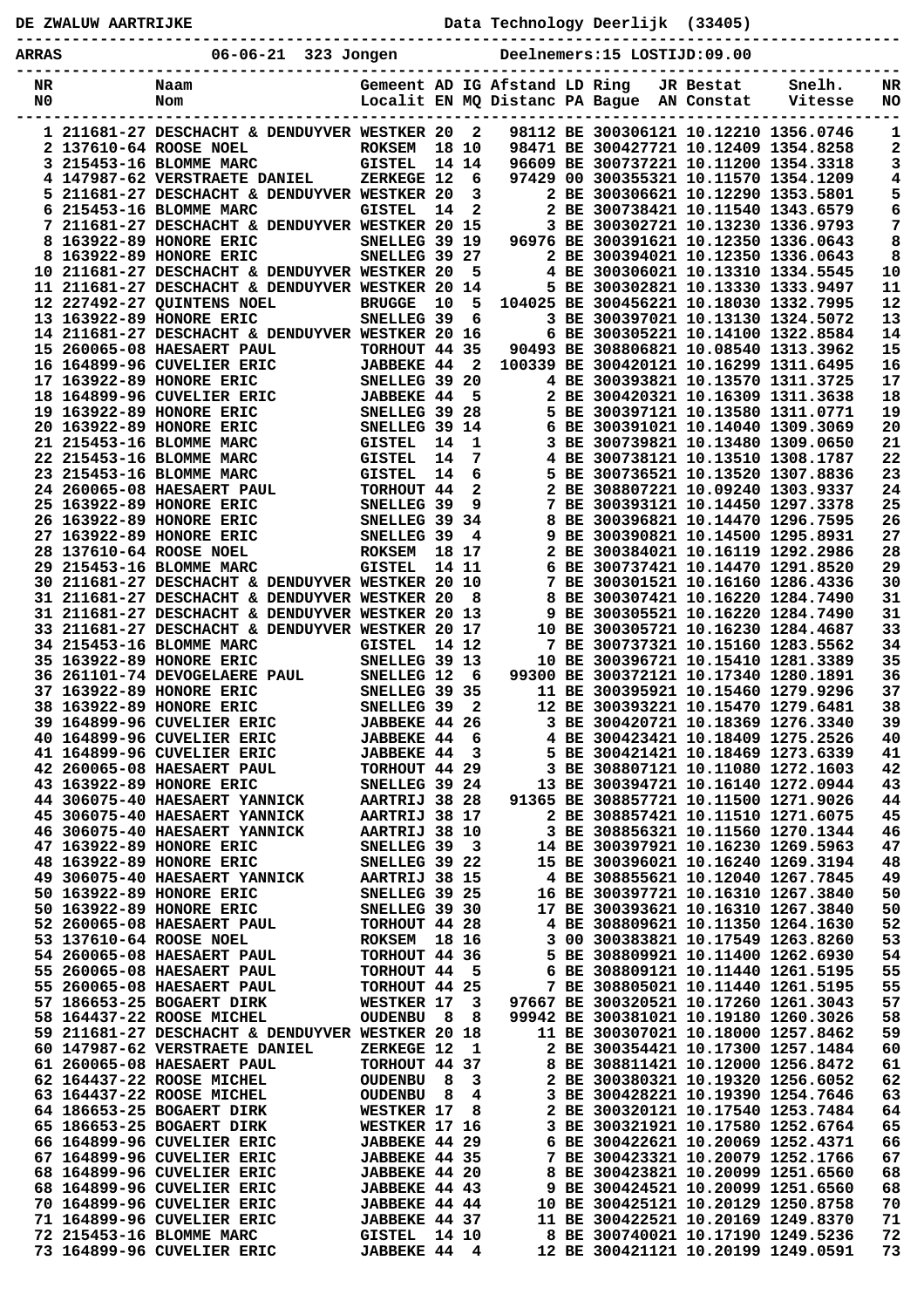|  | 74 164899-96 CUVELIER ERIC                                                                                                                                                                                                               | JABBEKE 44 10        |    |       |  | 13 BE 300422721 10.20259 1247.5062    |                                   | 74  |
|--|------------------------------------------------------------------------------------------------------------------------------------------------------------------------------------------------------------------------------------------|----------------------|----|-------|--|---------------------------------------|-----------------------------------|-----|
|  | 75 164899-96 CUVELIER ERIC                                                                                                                                                                                                               | JABBEKE 44 28        |    |       |  | 14 BE 300424321 10.20289 1246.7311    |                                   | 75  |
|  | 76 164899-96 CUVELIER ERIC                                                                                                                                                                                                               | JABBEKE 44 22        |    |       |  | 15 BE 300422921 10.20329 1245.6993    |                                   | 76  |
|  | 77 163922-89 HONORE ERIC                                                                                                                                                                                                                 | SNELLEG 39 32        |    |       |  | 18 BE 300397221 10.17530 1245.1444    |                                   | 77  |
|  | 78 163922-89 HONORE ERIC                                                                                                                                                                                                                 | SNELLEG 39 15        |    |       |  | 19 BE 300392321 10.18020 1242.7510    |                                   | 78  |
|  | 79 261101-74 DEVOGELAERE PAUL                                                                                                                                                                                                            | SNELLEG 12           |    | 9     |  | 2 BE 300373121 10.19590 1241.5086     |                                   | 79  |
|  | 80 137610-64 ROOSE NOEL                                                                                                                                                                                                                  | <b>ROKSEM</b>        | 18 | 2     |  | 4 BE 300380621 10.19259 1239.6945     |                                   | 80  |
|  | 81 163922-89 HONORE ERIC                                                                                                                                                                                                                 | SNELLEG 39 18        |    |       |  | 20 BE 300390221 10.18180 1238.5185    |                                   | 81  |
|  | 82 215453-16 BLOMME MARC                                                                                                                                                                                                                 | <b>GISTEL</b>        | 14 | - 8   |  | 9 BE 300764821 10.18040 1237.5192     |                                   | 82  |
|  |                                                                                                                                                                                                                                          |                      |    |       |  |                                       |                                   |     |
|  | 83 163922-89 HONORE ERIC                                                                                                                                                                                                                 | SNELLEG 39 17        |    |       |  | 21 BE 300390721 10.18290 1235.6254    |                                   | 83  |
|  | 84 164899-96 CUVELIER ERIC                                                                                                                                                                                                               | JABBEKE 44 15        |    |       |  | 16 BE 300424121 10.21169 1234.4604    |                                   | 84  |
|  | 85 186653-25 BOGAERT DIRK                                                                                                                                                                                                                | WESTKER 17 10        |    |       |  | 4 BE 300321721 10.19080 1234.2081     |                                   | 85  |
|  | 86 164899-96 CUVELIER ERIC                                                                                                                                                                                                               | <b>JABBEKE 44 41</b> |    |       |  | 17 BE 300421021 10.21189 1233.9544    |                                   | 86  |
|  | 87 164899-96 CUVELIER ERIC                                                                                                                                                                                                               | JABBEKE 44 24        |    |       |  | 18 BE 300424421 10.21209 1233.4487    |                                   | 87  |
|  | 88 116764-73 BRINCKMAN ANDRE                                                                                                                                                                                                             | TORHOUT 18           |    | 9     |  | 90678 BE 308700921 10.13311 1233.4066 |                                   | 88  |
|  | 89 211681-27 DESCHACHT & DENDUYVER WESTKER 20 19                                                                                                                                                                                         |                      |    |       |  | 12 BE 300307821 10.19360 1232.5628    |                                   | 89  |
|  | 90 164899-96 CUVELIER ERIC                                                                                                                                                                                                               | <b>JABBEKE 44</b>    |    | 9     |  | 19 BE 300423521 10.21289 1231.4304    |                                   | 90  |
|  | 91 164899-96 CUVELIER ERIC                                                                                                                                                                                                               | JABBEKE 44 40        |    |       |  | 20 BE 300424221 10.21309 1230.9268    |                                   | 91  |
|  | 92 164899-96 CUVELIER ERIC                                                                                                                                                                                                               | JABBEKE 44 33        |    |       |  | 21 BE 300424821 10.21329 1230.4237    |                                   | 92  |
|  | 93 186653-25 BOGAERT DIRK                                                                                                                                                                                                                | WESTKER 17 14        |    |       |  | 5 BE 300324321 10.19290 1228.7733     |                                   | 93  |
|  | 94 164899-96 CUVELIER ERIC                                                                                                                                                                                                               | JABBEKE 44 31        |    |       |  | 22 BE 300423921 10.21479 1226.6631    |                                   | 94  |
|  | 95 164899-96 CUVELIER ERIC                                                                                                                                                                                                               | <b>JABBEKE 44</b>    |    | 7     |  | 23 BE 300422221 10.21489 1226.4132    |                                   | 95  |
|  | 96 164899-96 CUVELIER ERIC                                                                                                                                                                                                               | JABBEKE 44 38        |    |       |  | 24 BE 300425721 10.21499 1226.1635    |                                   | 96  |
|  | 97 215453-16 BLOMME MARC                                                                                                                                                                                                                 | <b>GISTEL</b>        | 14 | 9     |  | 10 BE 300738221 10.18510 1225.2251    |                                   | 97  |
|  | 98 260063-06 MAERTENS DANIEL                                                                                                                                                                                                             | ZEDELGE 17           |    | 6     |  | 98088 BE 300399721 10.20070 1224.3145 |                                   | 98  |
|  | 99 260065-08 HAESAERT PAUL                                                                                                                                                                                                               | TORHOUT 44 33        |    |       |  | 9 BE 308807621 10.14010 1222.6030     |                                   | 99  |
|  | 100 306075-40 HAESAERT YANNICK                                                                                                                                                                                                           | AARTRIJ 38 14        |    |       |  | 5 BE 308856821 10.14500 1220.9131     |                                   | 100 |
|  | 101 306075-40 HAESAERT YANNICK                                                                                                                                                                                                           | AARTRIJ 38 13        |    |       |  | 6 BE 308857321 10.14510 1220.6413     |                                   | 101 |
|  | 102 116764-73 BRINCKMAN ANDRE                                                                                                                                                                                                            | TORHOUT 18           |    | 3     |  | 2 BE 308701121 10.14181 1220.4033     |                                   | 102 |
|  | 103 306075-40 HAESAERT YANNICK                                                                                                                                                                                                           | AARTRIJ 38 18        |    |       |  | 7 BE 308857521 10.14560 1219.2838     |                                   | 103 |
|  | 104 147987-62 VERSTRAETE DANIEL                                                                                                                                                                                                          | ZERKEGE 12           |    | 2     |  | 3 BE 300353621 10.20020 1217.3553     |                                   | 104 |
|  | 105 147987-62 VERSTRAETE DANIEL                                                                                                                                                                                                          | ZERKEGE 12           |    | 9     |  | 4 BE 300355121 10.20080 1215.8361     |                                   | 105 |
|  | 106 163922-89 HONORE ERIC                                                                                                                                                                                                                | SNELLEG 39 31        |    |       |  | 22 BE 300396321 10.19530 1213.9704    |                                   | 106 |
|  | 107 163922-89 HONORE ERIC                                                                                                                                                                                                                | SNELLEG 39           |    | 5     |  | 23 BE 300390121 10.19590 1212.4526    |                                   | 107 |
|  |                                                                                                                                                                                                                                          |                      |    |       |  |                                       |                                   |     |
|  | 108 163922-89 HONORE ERIC                                                                                                                                                                                                                | SNELLEG 39 29        |    |       |  | 24 BE 300393521 10.20070 1210.4348    |                                   | 108 |
|  | 109 137610-64 ROOSE NOEL                                                                                                                                                                                                                 | <b>ROKSEM</b>        |    | 18 14 |  | 5 BE 300383921 10.21289 1208.5050     |                                   | 109 |
|  | 110 116764-73 BRINCKMAN ANDRE                                                                                                                                                                                                            | TORHOUT 18 13        |    |       |  | 3 BE 308702221 10.15061 1207.4033     |                                   | 110 |
|  | 111 163922-89 HONORE ERIC                                                                                                                                                                                                                | SNELLEG 39 11        |    |       |  | 25 BE 300390921 10.20200 1207.1701    |                                   | 111 |
|  | 112 186653-25 BOGAERT DIRK                                                                                                                                                                                                               | WESTKER 17           |    | 6     |  | 6 BE 300322321 10.20550 1207.0072     |                                   | 112 |
|  | 113 164899-96 CUVELIER ERIC                                                                                                                                                                                                              | <b>JABBEKE 44 14</b> |    |       |  | 25 BE 300420821 10.23099 1206.5051    |                                   | 113 |
|  | 114 211681-27 DESCHACHT & DENDUYVER WESTKER 20                                                                                                                                                                                           |                      |    | 4     |  | 13 BE 300300921 10.21200 1206.2951    |                                   | 114 |
|  | 115 164899-96 CUVELIER ERIC                                                                                                                                                                                                              | JABBEKE 44 27        |    |       |  | 26 BE 300422021 10.23119 1206.0218    |                                   | 115 |
|  | 116 164899-96 CUVELIER ERIC                                                                                                                                                                                                              | JABBEKE 44 32        |    |       |  | 27 BE 300421921 10.23129 1205.7802    |                                   | 116 |
|  | 117 163922-89 HONORE ERIC                                                                                                                                                                                                                | SNELLEG 39 38        |    |       |  | 26 BE 300391721 10.20270 1205.4195    |                                   | 117 |
|  | 118 261101-74 DEVOGELAERE PAUL                                                                                                                                                                                                           | SNELLEG 12 3         |    |       |  | 3 BE 300371621 10.22240 1205.0971     |                                   | 118 |
|  | 119 163922-89 HONORE ERIC                                                                                                                                                                                                                | SNELLEG 39 37        |    |       |  | 27 BE 300395321 10.20290 1204.9203    |                                   | 119 |
|  |                                                                                                                                                                                                                                          |                      |    |       |  |                                       | 5 BE 300354021 10.20520 1204.8104 | 120 |
|  | 121 147987-62 VERSTRAETE DANIEL                                                                                                                                                                                                          | ZERKEGE 12           |    | 3     |  | 6 BE 300353721 10.20530 1204.5621     |                                   | 121 |
|  | 122 211681-27 DESCHACHT & DENDUYVER WESTKER 20 11                                                                                                                                                                                        |                      |    |       |  | 14 BE 300305621 10.21280 1204.3208    |                                   | 122 |
|  | 123 211681-27 DESCHACHT & DENDUYVER WESTKER 20 20                                                                                                                                                                                        |                      |    |       |  | 15 BE 300301221 10.21290 1204.0745    |                                   | 123 |
|  | 124 137610-64 ROOSE NOEL                                                                                                                                                                                                                 | ROKSEM 18 1          |    |       |  | 6 BE 300381821 10.21499 1203.3361     |                                   | 124 |
|  | 125 261101-74 DEVOGELAERE PAUL                                                                                                                                                                                                           | SNELLEG 12           |    | 8     |  | 4 BE 300371921 10.22380 1201.6942     |                                   | 125 |
|  | 126 261101-74 DEVOGELAERE PAUL                                                                                                                                                                                                           | SNELLEG 12 2         |    |       |  | 5 BE 300370321 10.22400 1201.2097     |                                   | 126 |
|  | 127 147987-62 VERSTRAETE DANIEL                                                                                                                                                                                                          | <b>ZERKEGE 12 11</b> |    |       |  | 7 BE 300353921 10.21080 1200.8505     |                                   | 127 |
|  | 128 260063-06 MAERTENS DANIEL ZEDELGE 17 10<br>129 261101-74 DEVOGELAERE PAUL SNELLEG 12 10<br>130 260063-06 MAERTENS DANIEL ZEDELGE 17 9<br>131 137610-64 ROOSE NOEL ROKSEM 18 9<br>132 215453-16 BLOMME MARC GISTEL 14 5<br>133 215453 |                      |    |       |  | 2 BE 300425021 10.21450 1199.8532     |                                   | 128 |
|  |                                                                                                                                                                                                                                          |                      |    |       |  | 6 BE 300372421 10.22480 1199.2754     |                                   | 129 |
|  |                                                                                                                                                                                                                                          |                      |    |       |  | 3 BE 300398621 10.21480 1199.1198     |                                   | 130 |
|  |                                                                                                                                                                                                                                          |                      |    |       |  | 7 BE 300427621 10.22159 1196.9975     |                                   | 131 |
|  |                                                                                                                                                                                                                                          |                      |    |       |  | 11 BE 300736421 10.20480 1195.6559    |                                   | 132 |
|  |                                                                                                                                                                                                                                          |                      |    |       |  | 12 BE 300738321 10.20550 1193.9320    |                                   | 133 |
|  | 134 186653-25 BOGAERT DIRK WESTKER 17 11                                                                                                                                                                                                 |                      |    |       |  | 7 BE 300324021 10.21500 1193.4868     |                                   | 134 |
|  |                                                                                                                                                                                                                                          |                      |    |       |  |                                       |                                   |     |
|  | 135 211681-27 DESCHACHT & DENDUYVER WESTKER 20 7                                                                                                                                                                                         |                      |    |       |  | 16 BE 300305921 10.22170 1192.3678    |                                   | 135 |
|  | 136 116764-73 BRINCKMAN ANDRE                                                                                                                                                                                                            | TORHOUT 18 16        |    |       |  | 4 BE 308701821 10.16081 1191.0160     |                                   | 136 |
|  | 137 186653-25 BOGAERT DIRK                                                                                                                                                                                                               | WESTKER 17 13        |    |       |  | 8 BE 300321121 10.22060 1189.6102     |                                   | 137 |
|  | <b>WESTKER 17 15<br/>SNELLEG 39 10</b><br>138 186653-25 BOGAERT DIRK                                                                                                                                                                     |                      |    |       |  | 9 BE 300324921 10.22080 1189.1274     |                                   | 138 |
|  | 139 163922-89 HONORE ERIC                                                                                                                                                                                                                |                      |    |       |  | 28 BE 300395421 10.21360 1188.4314    |                                   | 139 |
|  | <b>SNELLEG 39 39<br/>ROKSEM 18 5</b><br>139 163922-89 HONORE ERIC                                                                                                                                                                        |                      |    |       |  | 29 BE 300395021 10.21360 1188.4314    |                                   | 139 |
|  | 141 137610-64 ROOSE NOEL                                                                                                                                                                                                                 |                      |    |       |  | 8 BE 300381521 10.22519 1188.3304     |                                   | 141 |
|  | 142 211681-27 DESCHACHT & DENDUYVER WESTKER 20                                                                                                                                                                                           |                      |    | 9     |  | 17 BE 300307521 10.22350 1188.0363    |                                   | 142 |
|  | 143 227492-27 QUINTENS NOEL                                                                                                                                                                                                              | <b>BRUGGE 10</b>     |    | 3     |  | 2 BE 300454721 10.27490 1184.5701     |                                   | 143 |
|  | 144 260065-08 HAESAERT PAUL                                                                                                                                                                                                              | TORHOUT 44 11        |    |       |  | 10 BE 308806921 10.16300 1182.9150    |                                   | 144 |
|  | 145 260065-08 HAESAERT PAUL                                                                                                                                                                                                              | TORHOUT 44 20        |    |       |  | 11 BE 308808921 10.16490 1178.0386    |                                   | 145 |
|  | 146 164899-96 CUVELIER ERIC                                                                                                                                                                                                              | <b>JABBEKE 44 18</b> |    |       |  | 28 BE 300421521 10.25159 1176.7900    |                                   | 146 |
|  | 146 164899-96 CUVELIER ERIC                                                                                                                                                                                                              | <b>JABBEKE 44 36</b> |    |       |  | 29 BE 300420621 10.25159 1176.7900    |                                   | 146 |
|  | 148 260065-08 HAESAERT PAUL                                                                                                                                                                                                              | TORHOUT 44 31        |    |       |  | 12 BE 308806721 10.16590 1175.4882    |                                   | 148 |
|  |                                                                                                                                                                                                                                          |                      |    |       |  | 30 BE 300422821 10.25229 1175.1820    |                                   | 149 |
|  | 149 164899-96 CUVELIER ERIC       JABBEKE 44 11<br>150 147987-62 VERSTRAETE DANIEL     ZERKEGE 12 8                                                                                                                                      |                      |    |       |  | 8 BE 300354821 10.22570 1174.5509     |                                   | 150 |
|  | 151 261101-74 DEVOGELAERE PAUL                                                                                                                                                                                                           | SNELLEG 12           |    | 7     |  | 7 BE 300371221 10.24330 1174.4530     |                                   | 151 |
|  | 152 164437-22 ROOSE MICHEL                                                                                                                                                                                                               | <b>OUDENBU 8</b>     |    | 5     |  | 4 BE 300428521 10.25130 1172.7987     |                                   | 152 |
|  | 153  260063-06  MAERTENS  DANIEL                                                                                                                                                                                                         | ZEDELGE 17 8         |    |       |  | 4 BE 300399621 10.23570 1168.4098     |                                   | 153 |
|  |                                                                                                                                                                                                                                          |                      |    |       |  |                                       |                                   |     |